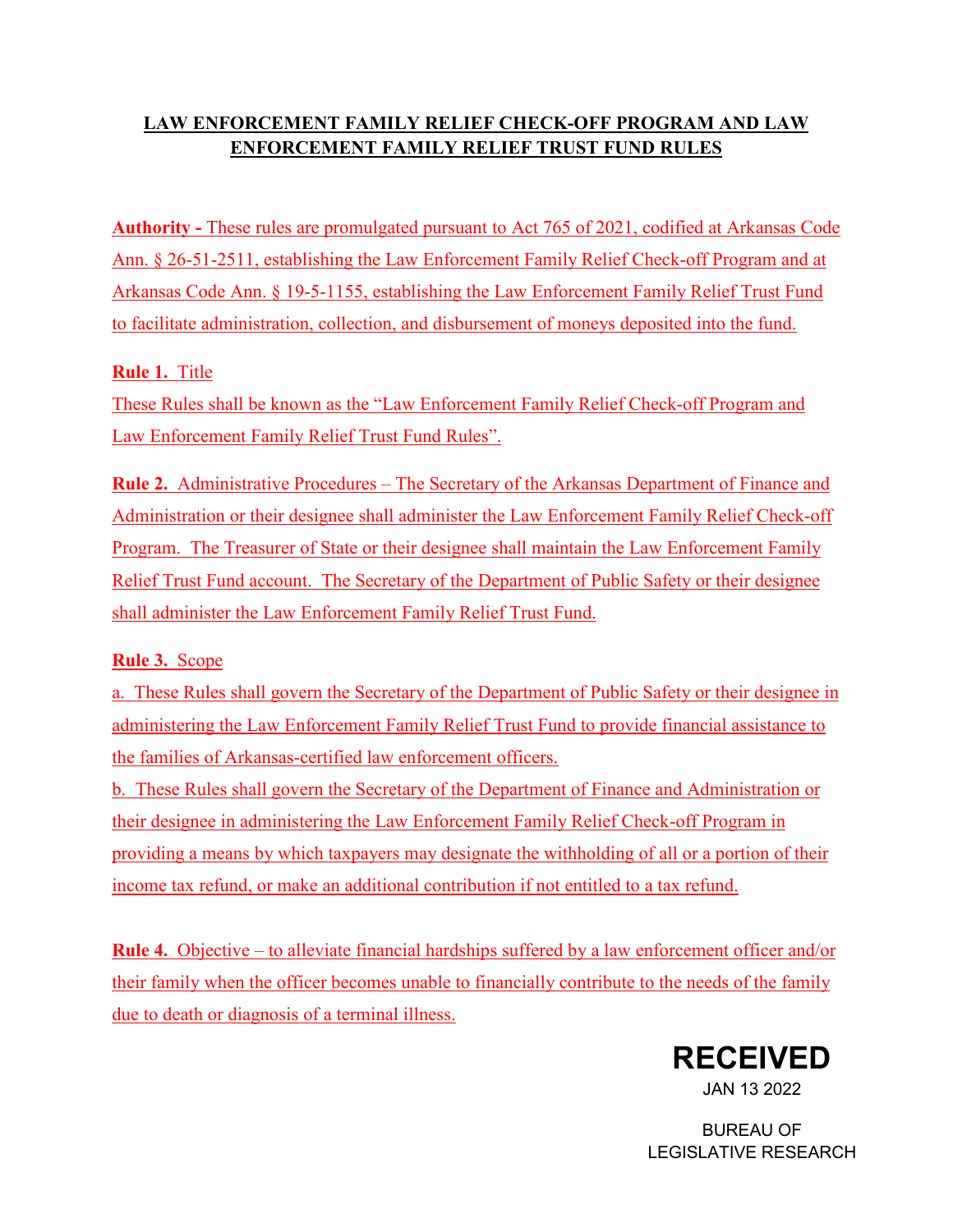### **Rule 5.** Effective Date

These Rules shall be effective on and after January 1, 2022.

### **Rule 6.** Definitions

a. "Active employee" – a full or part-time law certified enforcement officer who, at the time of their death or diagnosis, is employed by an active law enforcement agency in the State of Arkansas approved by the Arkansas Commission on Law Enforcement Standards and Training. b. "Certified" – a law enforcement officer in the State of Arkansas who is recognized by the Arkansas Commission of Law Enforcement Standards and Training as meeting standards required by the Commission.

c. "Corporation" – includes joint-stock companies or associations and insurance companies d. "Fiduciary" – a guardian, trustee, executor, administrator, receiver, conservator, or any person, whether individual or corporate, acting in any fiduciary capacity for any person, trust, or estate

e. "Fund" – moneys generated from the Law Enforcement Family Relief Check-off Program under § 26-51-2511; any gifts, grants, bequests, devises, and donations received under the program; and any other authorized revenues

f. "Killed in the line of duty" – an officer, while in the performance of their official duties, was killed or suffered an injury precipitating their death shortly thereafter.

g. "Medical professional" – a person licensed by the Arkansas State Medical Board.

h. "Officer in good standing" – an officer meeting all minimum standards and is certified, not having been not decertified, or the subject of a pending disciplinary action or internal affairs investigation;

i. "Program" – the Law Enforcement Family Relief Check-off Program

j. "Terminal illness" – a disease or condition that cannot be cured and is likely to lead to a person's death and prevents or significantly impairs the person's ability to work as a law enforcement officer or to otherwise earn comparable wages in another line of work.

**Rule 7.** Check-off Program Implementation - The Secretary of the Arkansas Department of Finance and Administration or their designee shall include on all individual and corporate income tax forms a check-off designation to the Law Enforcement Family Relief Check-off Program.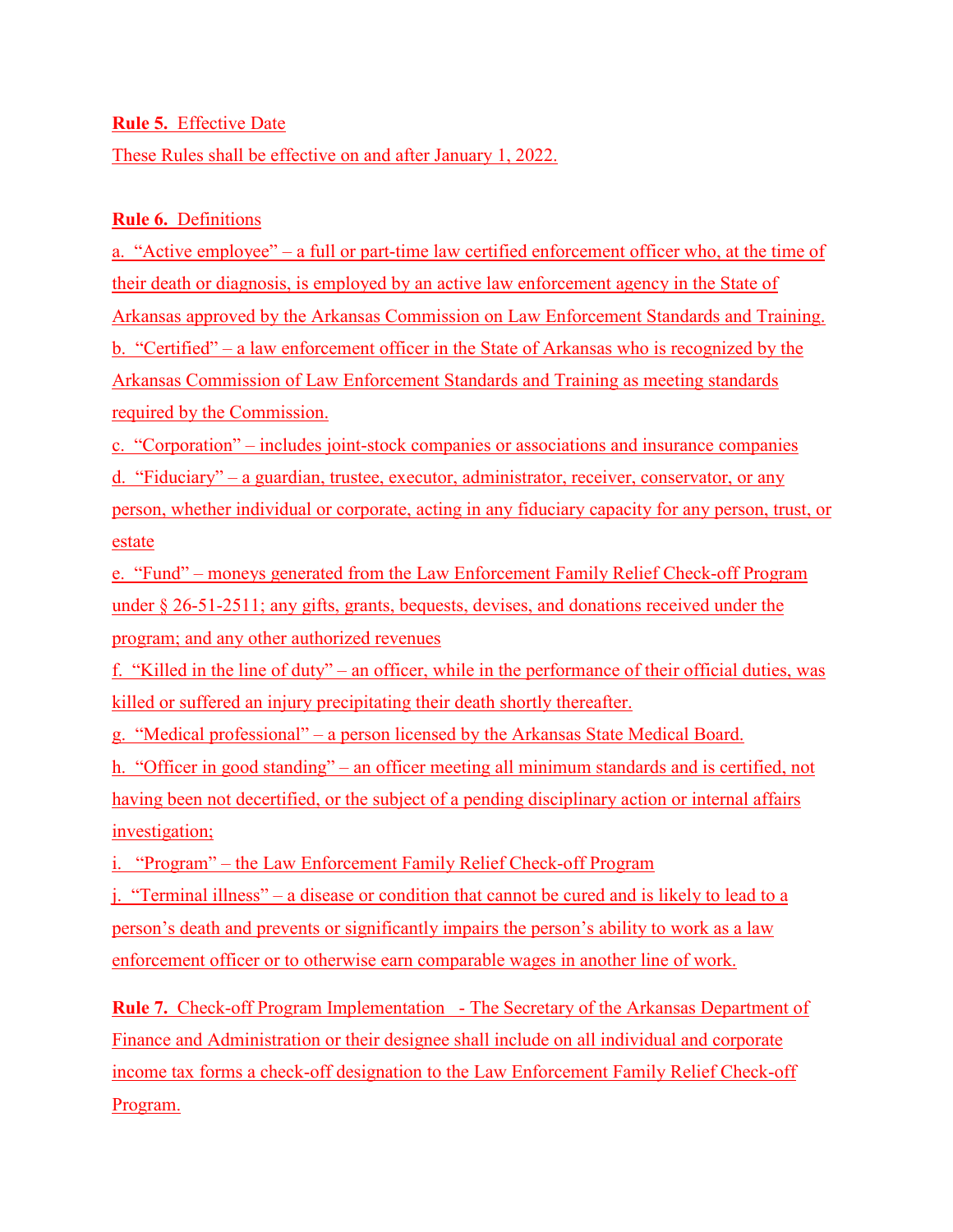- a. If entitled to a refund a person may designate all or any part of the refund for the Law Enforcement Family Relief Check-off Program;
- b. If additional tax is owed, a person may designate a contribution and enclose a separate check for the amount of the contribution payable to the Law Enforcement Family Relief Check-off Program.

**Rule 8**. Certification - The Secretary of the Arkansas Department of Finance and Administration or their designee shall certify quarterly to the Treasurer of State the amount contributed to the Law Enforcement Family Relief Check-off Program through this state income tax check-off during the quarter.

## **Rule 9.** Eligibility criteria for relief

a. "Need" of the family of a law enforcement officer must be established and may be demonstrated as an inability to remit payment for outstanding regular bills or expenses and/or extraordinary expenses that otherwise would not have been incurred or would have been satisfied had the law enforcement officer not been killed or diagnosed with a terminal illness b. Salary of the Arkansas-certified law enforcement officer must be provided to determine the financial impact to the family upon the officer's inability to contribute his or her salary. c. At the time of the death or diagnosis, the officer must have been an active employee of a law enforcement agency located in the State of Arkansas.

**Rule 10.** Application for relief. The Secretary of the Department of Public Safety or their designee may include the following on an application for relief: a. Any and all records sufficient to document "need" as described in Rule 6(a), above, including any documentation or other factors that establish the family's hardship; b. Current paystubs, tax returns, or W-2 forms as proof of the salary of the officer; c. Certification from the officer's employer that he or she was an active employee in good standing with the agency at the time of his or her death or diagnosis; d. If the applicant is not a terminally ill law enforcement officer, proof of the relationship between the applicant seeking relief and the deceased or terminally ill law enforcement officer;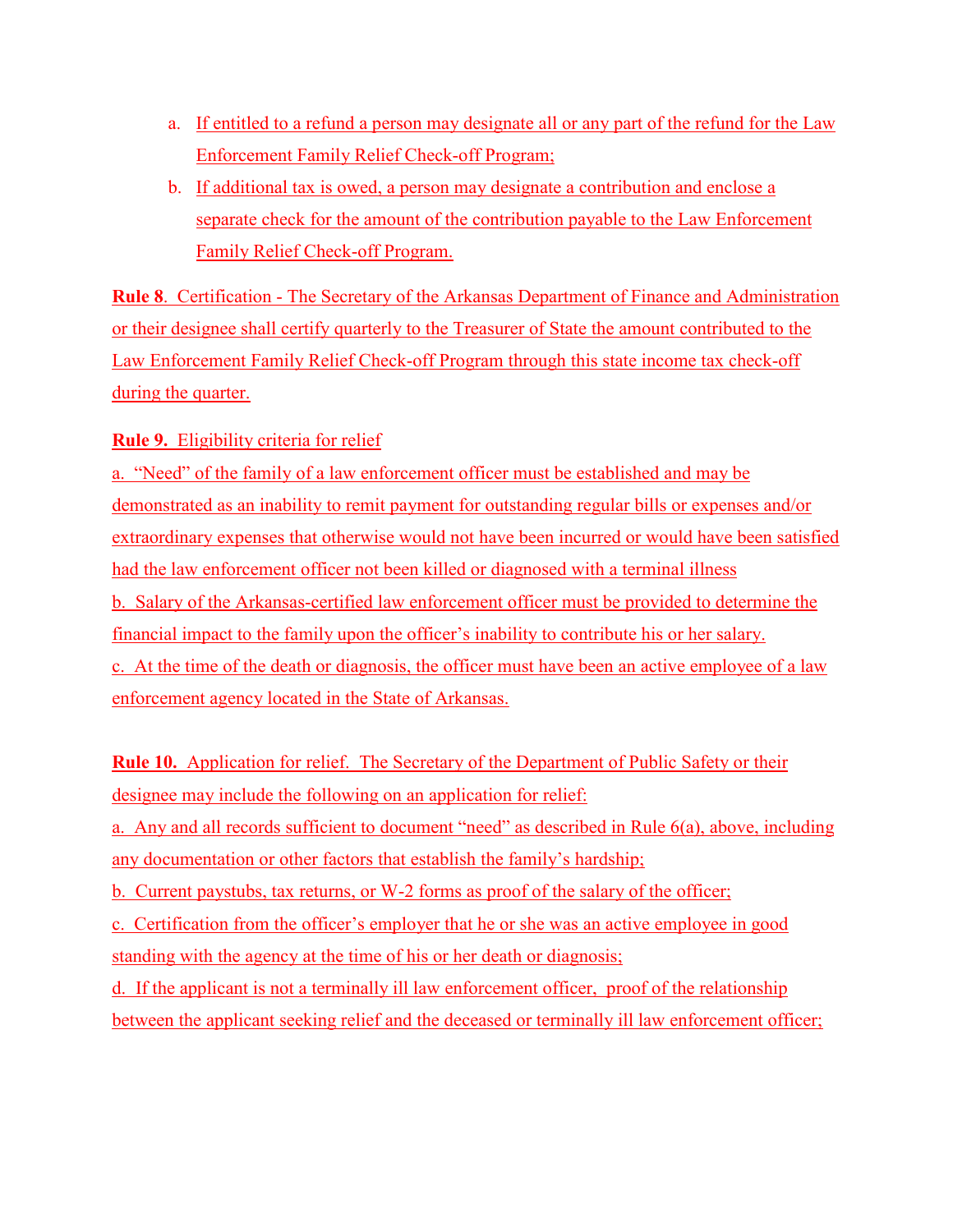e. If the applicant is a terminally ill law enforcement officer, medical records reflecting the diagnosis, prognosis, including the likelihood of recovery or survival, and symptoms that impact their daily life;

f. Records reflecting other forms of income or assets available to the family, including, but not limited to, real property, whether the officer or any family/household member is the beneficiary to a trust, investment income, pensions, annuity payments, child support, income earned by other family members, long-term care insurance benefits, or life insurance benefits; and,

g. Any other information or records the Secretary determines might be necessary to establish the need of the officer or their family for a grant to be issued under this program.

**Rule 11.** Family members eligible for relief – if a law enforcement officer is killed in the line of duty, his or her family members may apply to the Law Enforcement Family Relief Trust Fund for relief. A spouse, parent or guardian of a child-in-common, or minor child(ren) are eligible to submit such an application.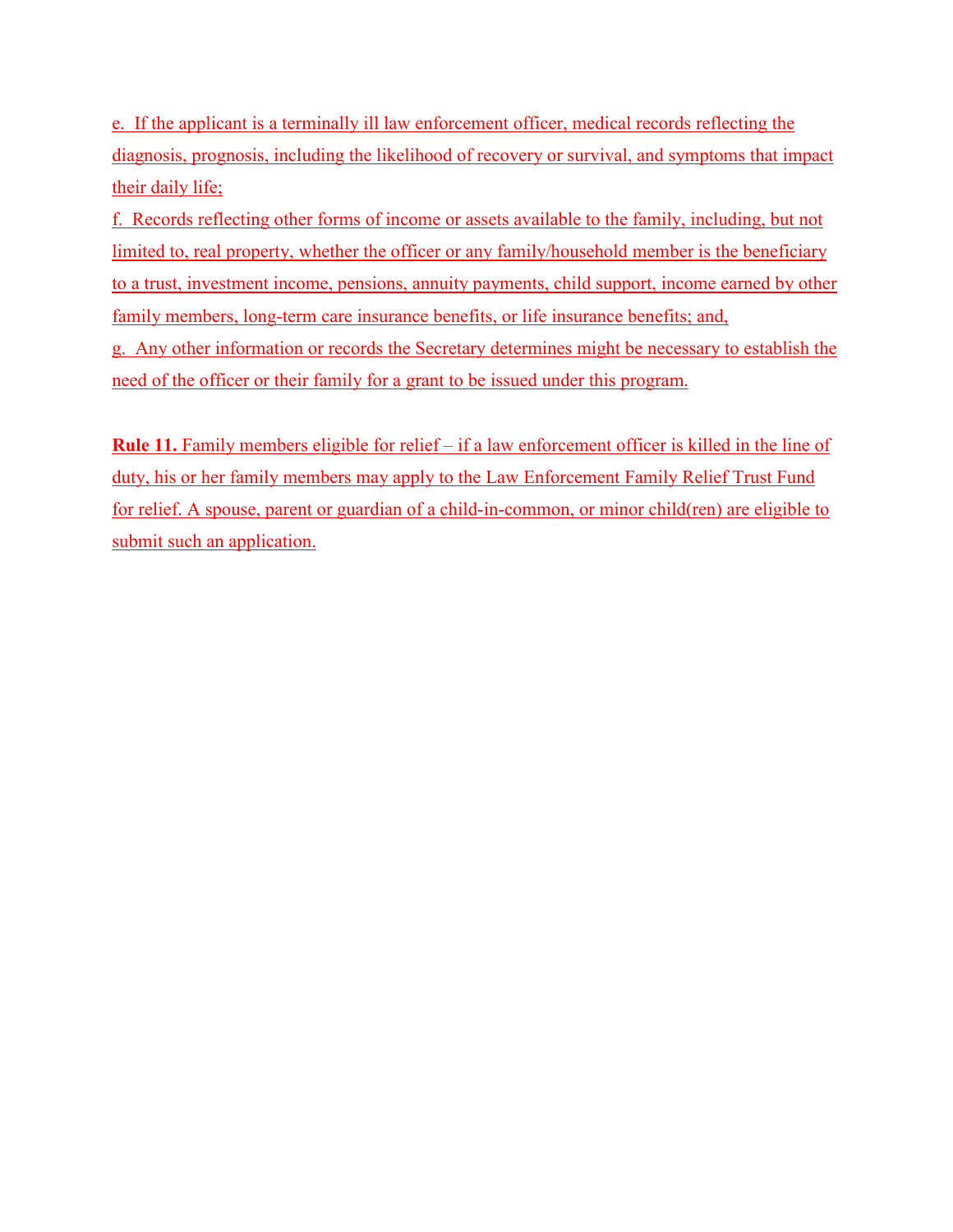**Stricken language would be deleted from and underlined language would be added to present law. Act 765 of the Regular Session**

| 1  | State of Arkansas                         | As Engrossed: S3/15/21                                                      |                        |
|----|-------------------------------------------|-----------------------------------------------------------------------------|------------------------|
| 2  | 93rd General Assembly                     | A B1ll                                                                      |                        |
| 3  | Regular Session, 2021                     |                                                                             | <b>HOUSE BILL 1360</b> |
| 4  |                                           |                                                                             |                        |
| 5  |                                           | By: Representatives M. Berry, Bentley, Slape, Wardlaw, Watson, C. Cooper    |                        |
| 6  | By: Senator Irvin                         |                                                                             |                        |
| 7  |                                           |                                                                             |                        |
| 8  |                                           | For An Act To Be Entitled                                                   |                        |
| 9  |                                           | AN ACT TO ESTABLISH THE LAW ENFORCEMENT FAMILY RELIEF                       |                        |
| 10 |                                           | CHECK-OFF PROGRAM; TO ESTABLISH THE LAW ENFORCEMENT                         |                        |
| 11 |                                           | FAMILY RELIEF TRUST FUND; AND FOR OTHER PURPOSES.                           |                        |
| 12 |                                           |                                                                             |                        |
| 13 |                                           |                                                                             |                        |
| 14 |                                           | <b>Subtitle</b>                                                             |                        |
| 15 |                                           | TO ESTABLISH THE LAW ENFORCEMENT FAMILY                                     |                        |
| 16 |                                           | RELIEF CHECK-OFF PROGRAM; AND TO                                            |                        |
| 17 |                                           | ESTABLISH THE LAW ENFORCEMENT FAMILY                                        |                        |
| 18 |                                           | RELIEF TRUST FUND.                                                          |                        |
| 19 |                                           |                                                                             |                        |
| 20 |                                           |                                                                             |                        |
| 21 |                                           | BE IT ENACTED BY THE GENERAL ASSEMBLY OF THE STATE OF ARKANSAS:             |                        |
| 22 |                                           |                                                                             |                        |
| 23 |                                           | SECTION 1. Arkansas Code Title 19, Chapter 5, Subchapter 11, is             |                        |
| 24 |                                           | amended to add an additional section to read as follows:                    |                        |
| 25 |                                           | 19-5-1155. Law Enforcement Family Relief Trust Fund.                        |                        |
| 26 |                                           | (a) There is created on the books of the Treasurer of State, the            |                        |
| 27 |                                           | Auditor of State, and the Chief Fiscal Officer of the State a trust fund to |                        |
| 28 |                                           | be known as the "Law Enforcement Family Relief Trust Fund".                 |                        |
| 29 | (b)                                       | The fund shall consist of:                                                  |                        |
| 30 |                                           | (1) All moneys generated from the Law Enforcement Family Relief             |                        |
| 31 | Check-off Program under § 26-51-2511;     |                                                                             |                        |
| 32 |                                           | (2) Any gifts, grants, bequests, devises, and donations received            |                        |
| 33 | under the program under § 26-51-2511; and |                                                                             |                        |
| 34 |                                           | (3) Any other revenues as may be authorized by law.                         |                        |
| 35 | (c)                                       | The fund shall be used exclusively by the Secretary of the                  |                        |
| 36 |                                           | Department of Public Safety as stated in § 26-51-2511.                      |                        |

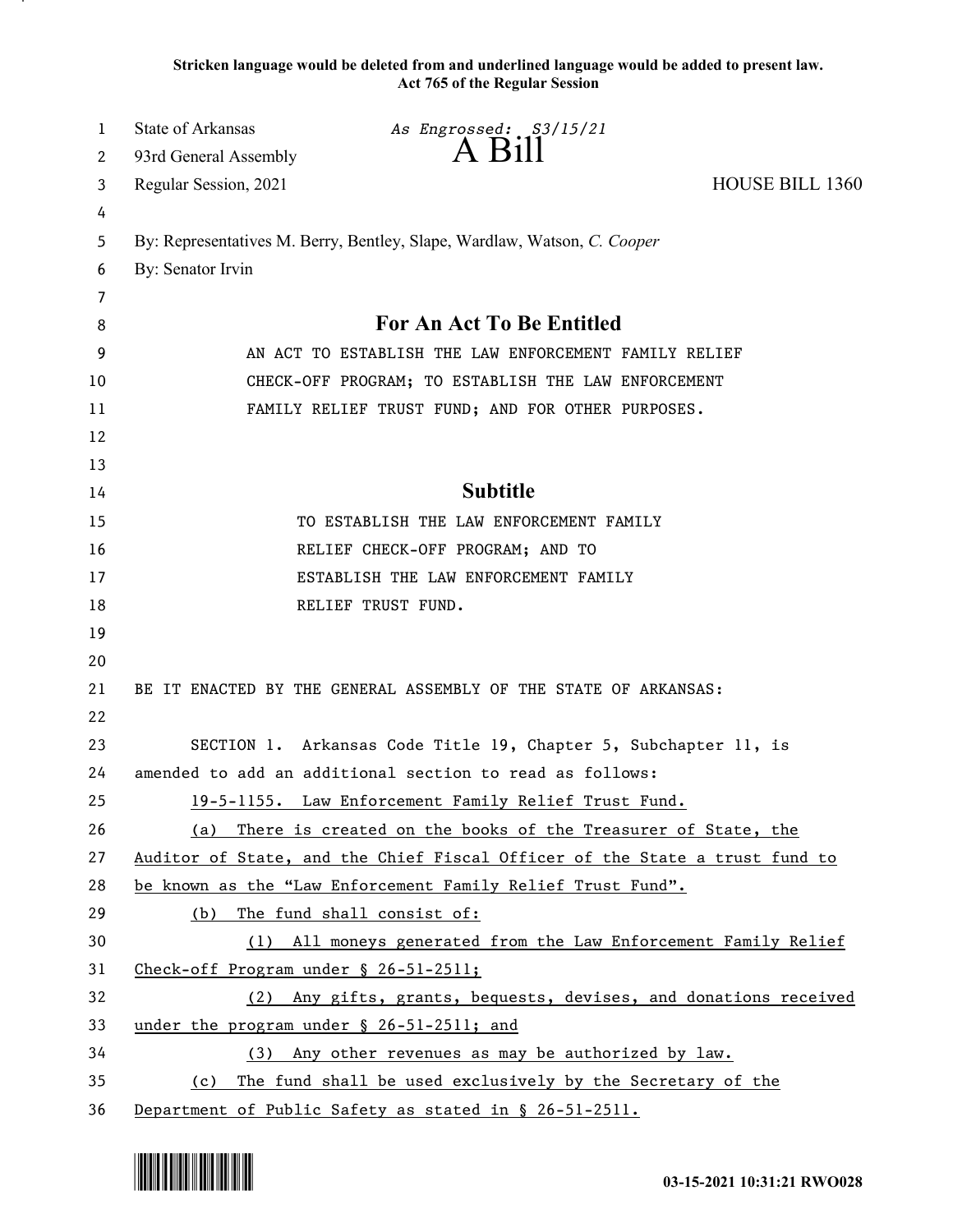As Engrossed: S3/15/21 HB1360

| 1  | (d) All moneys deposited into the fund, all interest earned on                |
|----|-------------------------------------------------------------------------------|
| 2  | deposits, and the fund balance in the fund may be disbursed as appropriated   |
| 3  | in each fiscal year of the biennium for the program.                          |
| 4  |                                                                               |
| 5  | SECTION 2. Arkansas Code Title 26, Chapter 51, Subchapter 25, is              |
| 6  | amended to add an additional section to read as follows:                      |
| 7  | 26-51-2511. Law Enforcement Family Relief Check-off Program.                  |
| 8  | (a)(1) There is created the Law Enforcement Family Relief Check-off           |
| 9  | Program.                                                                      |
| 10 | It is the purpose of this section to provide a means by<br>(2)                |
| 11 | which an individual taxpayer may designate a portion or all of his or her     |
| 12 | income tax refund to be withheld and contributed for the purposes stated in   |
| 13 | this section.                                                                 |
| 14 | The Secretary of the Department of Finance and Administration<br>(b)          |
| 15 | shall:                                                                        |
| 16 | Include on the Arkansas individual income tax forms,<br>(1)                   |
| 17 | including those forms on which a husband and wife file separately on the same |
| 18 | form and on all corporate income tax forms, a designation as follows:         |
| 19 | "(A) If you are entitled to a refund, check if you wish to                    |
| 20 | designate $[ ] $1, [ ] $5, [ ] $10, [ ] $20, [ ] $$ (write in amount),        |
| 21 | or [ ] all refund due of your tax refund for the Law Enforcement Family       |
| 22 | Relief Check-off Program. Your refund will be reduced by this amount.         |
| 23 | (B) If you owe an additional amount, check if you wish to                     |
| 24 | <u>contribute an additional [ ] \$1, [ ] \$5, [ ] \$10, [ ] \$20, [ ] \$</u>  |
| 25 | (write in amount) for the Law Enforcement Family Relief Check-off Program. If |
| 26 | you wish to make a contribution to the program, you must enclose a separate   |
| 27 | check for the amount of your contribution, payable to the Law Enforcement     |
| 28 | Family Relief Check-off Program.";                                            |
| 29 | Certify quarterly to the Treasurer of State the amount<br>(2)                 |
| 30 | contributed to the Law Enforcement Family Relief Check-off Program through    |
| 31 | this state income tax check-off during the quarter as authorized by this      |
| 32 | section; and                                                                  |
| 33 | Promulgate all rules and all income tax forms, returns, and<br>(3)            |
| 34 | schedules necessary to carry out the Law Enforcement Family Relief Check-off  |
| 35 | Program under this section.                                                   |
| 36 | Upon receiving the quarterly certification under subdivision<br>(c)           |

03-15-2021 10:31:21 RWO028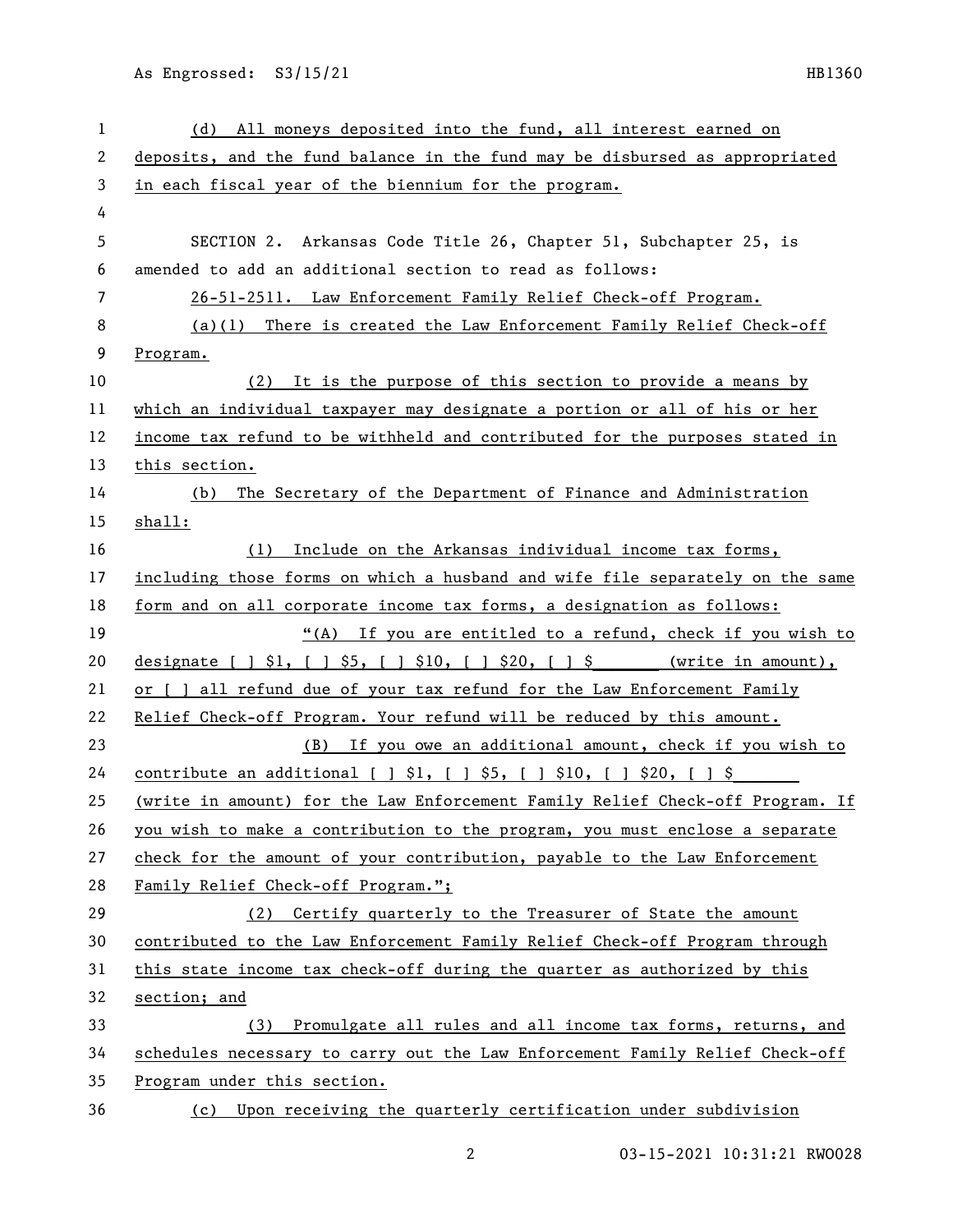As Engrossed: S3/15/21 HB1360

 (b)(2) of this section, the Treasurer of State shall: (1) Deduct from the: (A) Individual Income Tax Withholding Fund the amount certified by the Secretary of the Department of Finance and Administration as contributed to the Law Enforcement Family Relief Check-off Program on individual income tax forms; and (B) Corporate Income Tax Withholding Fund the amount certified by the Secretary of the Department of Finance and Administration as contributed to the Law Enforcement Family Relief Check-off Program on corporate income tax forms; and (2) Credit the amount certified each quarter under subdivision (b)(2) of this section to the Law Enforcement Family Relief Trust Fund. (d)(1) The Secretary of the Department of Public Safety or his or her designee shall use the funds in the Law Enforcement Family Relief Trust Fund to provide financial assistance to the family of an Arkansas-certified law enforcement officer who is: (A) Killed in the line of duty; or (B) Diagnosed by a medical professional with a terminal illness. (2) The eligibility criteria for receiving grants under the grant Law Enforcement Family Relief Check-off Program shall include without limitation: (A) The need of the family; (B) The salary of the Arkansas-certified law enforcement officer; and (C) Any other factors that establish the family's financial hardship. (3) The Secretary of the Department of Public Safety may: (A) Accept any gifts, grants, bequests, devises, and donations made to the State of Arkansas for the purpose of funding the Law Enforcement Family Relief Check-off Program; and (B) Deposit any gifts, grants, bequests, devises, and donations received under this section into the Law Enforcement Family Relief Check-off Program. (4) The Secretary of the Department of Public Safety shall promulgate all rules necessary to implement the grant program created under

03-15-2021 10:31:21 RWO028